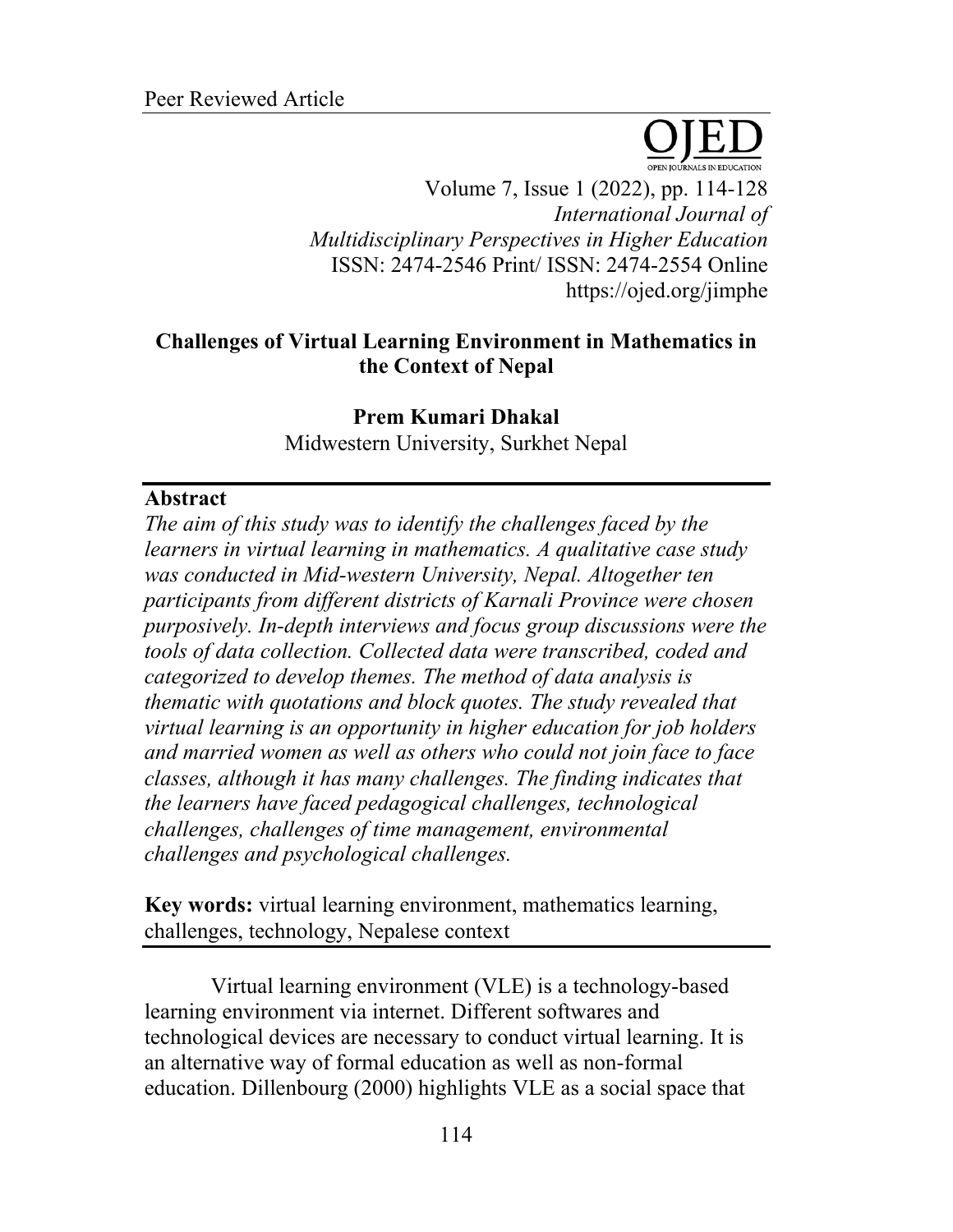integrates different technologies and multiple teaching approaches. Similarly, Siemens (2004) suggested that the virtual learning situation occurs through network connection as individuals share their interests, knowledge, perspectives, expertise, and opinions through synchronous and asynchronous learning strategies. Likewise, Joseph and Ekemini (2014) stated that the Virtual Learning Environment (VLE) is human-directed with the machine processing process, enabling learners to participate from a distance in both synchronous and asynchronous modes.

After the1960's, computers had come into practice in different areas and with the rapid development of technology, elearning has come into the practice since the past two decades (Pappas, 2015). At the beginning of  $21<sup>st</sup>$  century, technology is rapidly changing and different organizations and learning institutions have started a blended learning approach. According to Pappas (2015), developed countries in the world had practiced ICT integrated approach in learning from the beginning of 2000. After the worldwide terror of Coronavirus (Covid-19), most of the developing countries started online mode of learning from school to university level. Mostly, distance learning through radio and television, online learning via the internet and virtual classes through different software like Zoom, Google meet, Skype and Team has come into practice at the university level as well as school level in Nepal.

In the context of Nepal, Ministry of Education (MoE) launched the Radio education teacher training project in 1978 as the first distance education program. According to Dahal (2014), audio broadcasting started in 1980, which focused on enhancing the professional capabilities of in-service primary teachers with qualifications under the School Education Examination (SEE). Distance Education Centre (DEC) was established under MoE in 1994. The center conducted teacher training and education awareness programs through radio broadcasting (Dahal, 2014). Also, Pangeni (2016) mentions that limited flexibility of higher studies is being expanded by Tribhuvan University and Kathmandu University through open and distance learning. After the establishment of Nepal Open University (NOU) in 2017, postgraduate level has been flexible and accessible in a different discipline through virtual mode.

After the pandemic of Covid-19, more schools and Universities have started a virtual environment in Nepal. Starting virtual mode at the school level is not an easy job, but there is an option to engage the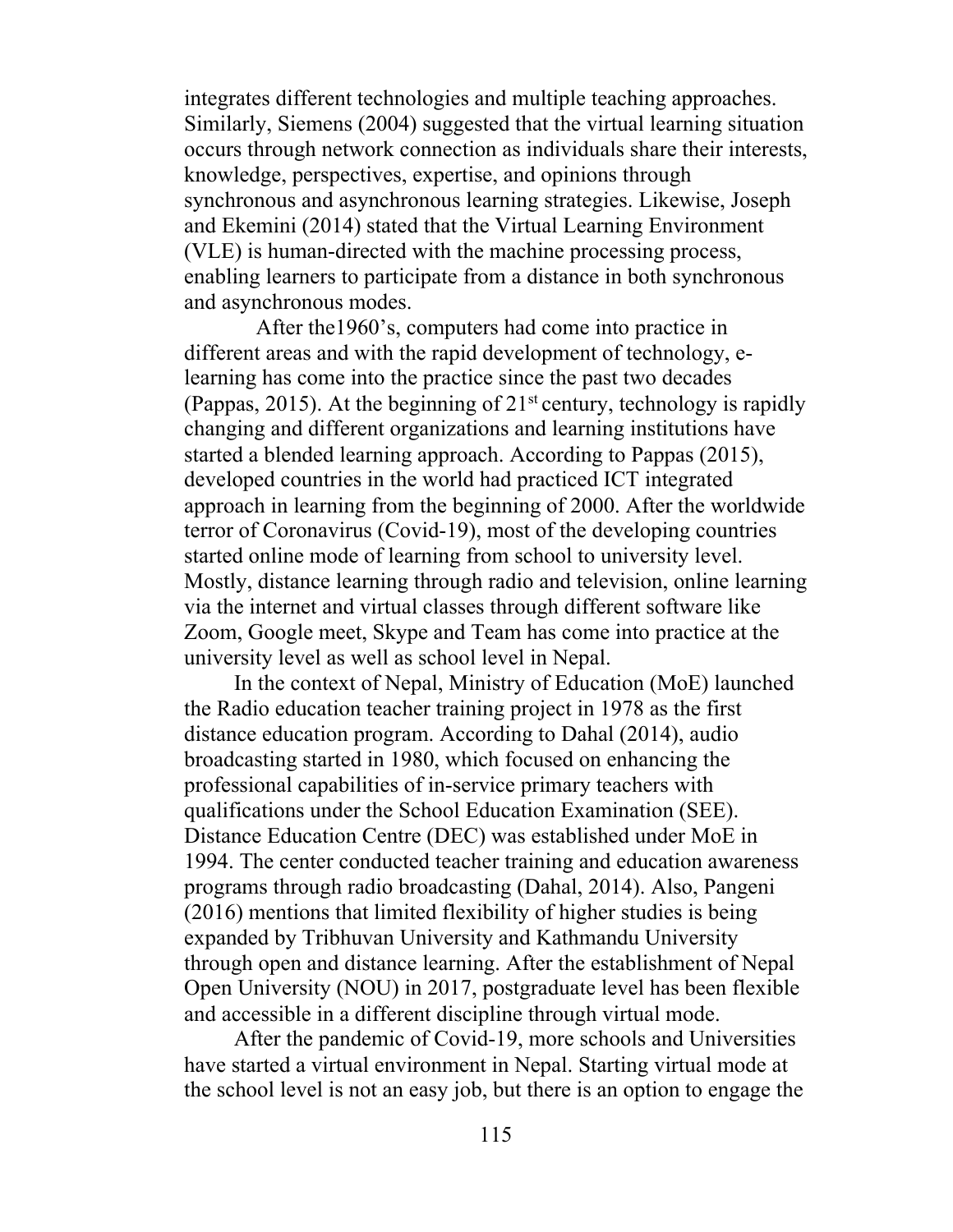learners for a long pandemic period. The government of Nepal has started the classes at the school level through Radio and television also. The Government has also requested the stakeholders to conduct virtual mode as the alternative way of teaching at the future school level. In the pandemic period, most school and university level teachers are busy preparing online classes in different subjects

## **Rationale of the Study**

This study aims to identify the challenges that the learners have faced in virtual learning in mathematics in higher education in the context of Nepal. The virtual learning situation in Mathematics is a new and relevant issue in Nepal. Addressing the challenges related to virtual learning will help to mitigate potential threats in the learning process. This study will help the concerned students, teachers, program coordinators, curriculum designers, and all the people interested in e-learning. From my perspective, this study will be beneficial to all university authorities and concerned people in the virtual learning environment.

## **Purpose of the Study**

The main purpose of this study is to explore the challenges faced by the learners regarding the virtual learning environment in Mathematics.

## **Research Question**

1. What are the learners' experiences of learning Mathematics virtually along with the challenges they face?

## **Delimitations of the Study**

This study is limited to the learners' challenges towards the virtual mode of learning mathematics in Mid-western University. As a case study with limited time and resources, I have taken small sample size using purposive sampling strategy. The findings of this study may not be generalized in the programs of other universities as well as the other subjects. I could not conduct an extensive sample survey to identify perception and challenges in a broad area. In my perspective, this study is limited in the experiences of the learners in the case of virtual learning environment in Mathematics.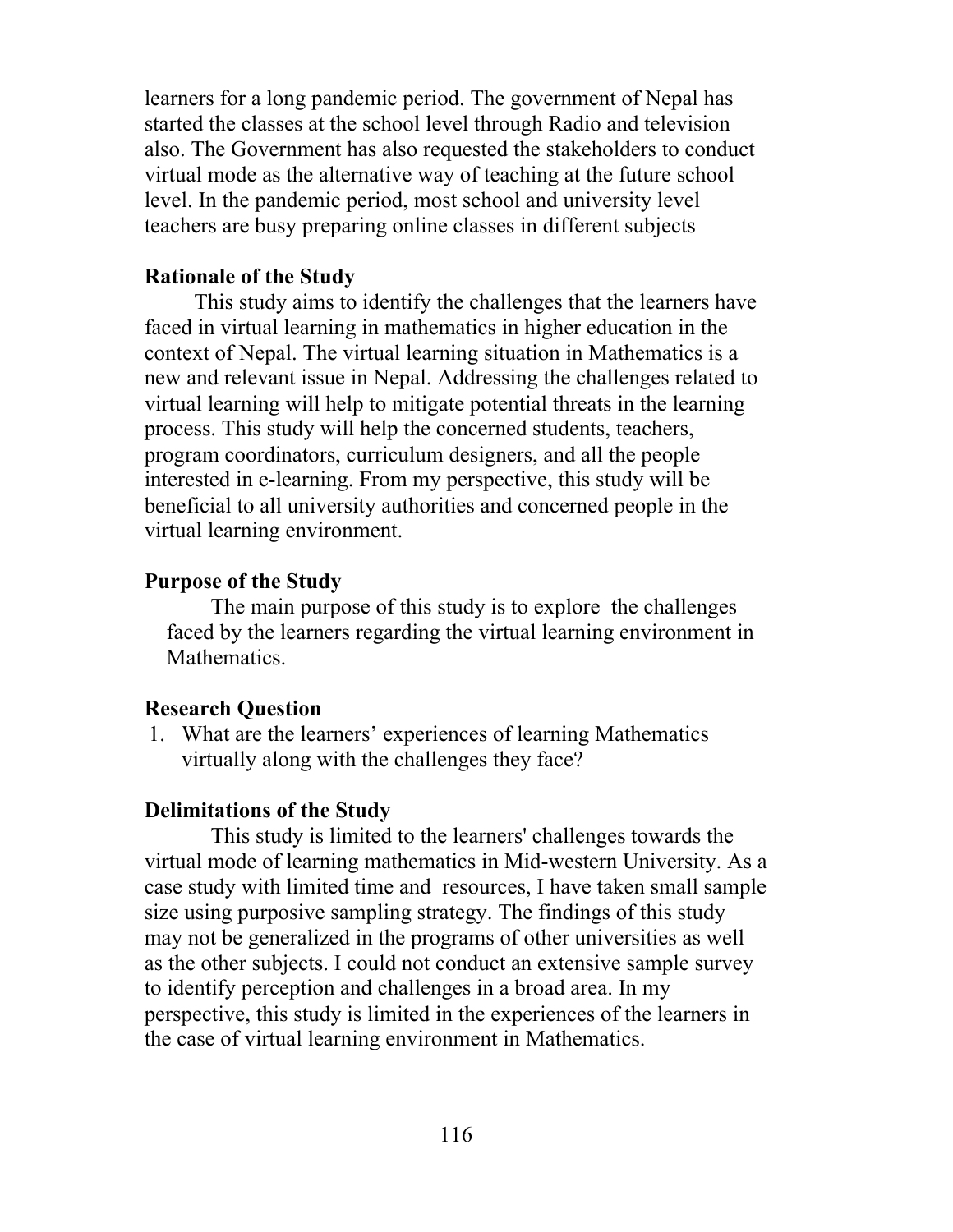#### **Literature Review**

I have reviewed the theoretical literature as well as empirical studies regarding the virtual mode of learning Mathematics throughout this section.

## **Theoretical Review**

Different theories have been developed regarding online learning. Among them, I have selected connectivism; the theory of George Siemen as the theoretical base of my study. According to Siemens (2004), "Connectivism is the theory of the digital age (p. 3)." Connectivism advocates that learning occurs through network connection as individuals share their interests, knowledge, perspectives, expertise, and opinion in the online or virtual environment. Siemen (2004) also focuses that learning depends on the diversity of opinions and learning is the process of connecting a unique source of information to develop a new concept. Connectivism accepts that learning might be through non-human tools and the capacity of knowing new is more critical. Therefore, I have taken connectivism as the theoretical foundation of my study.

#### **Empirical literatures**

The main challenges of online Mathematics learning are the availability of network, lack of contact with teachers and peers, lack of easily manipulative mathematical objects, lack of skill on ICT, lack of proper designing of modules and the lack of administrative support (Gadanidis et al., 2002). Likewise, Durmus (2006) mentions that computer manipulative (virtual manipulative) play an important role to make virtual mode of teaching-learning mathematics more effective. He also emphasizes that virtual manipulation makes the learners more active and engaged. The main challenges that the learners perceived in the virtual mode of learning mathematics were accessibility, availability and the students' ICT skill. Also the institutions and the instructors need to identify the perceived challenges and opportunities of e-learning and provide practical support (Joseph& Ekemini, 2014). Also, the internet connectivity, personal computing devices and the teachers' efficiency impacts on virtual learning (Dhakal & Sharma, 2016). Similarly, Gunga (2010) reviewed the challenges of implementing e-learning in Mathematics, Science and Technology Education in African schools. The study indicated that understanding mathematical and scientific concepts is a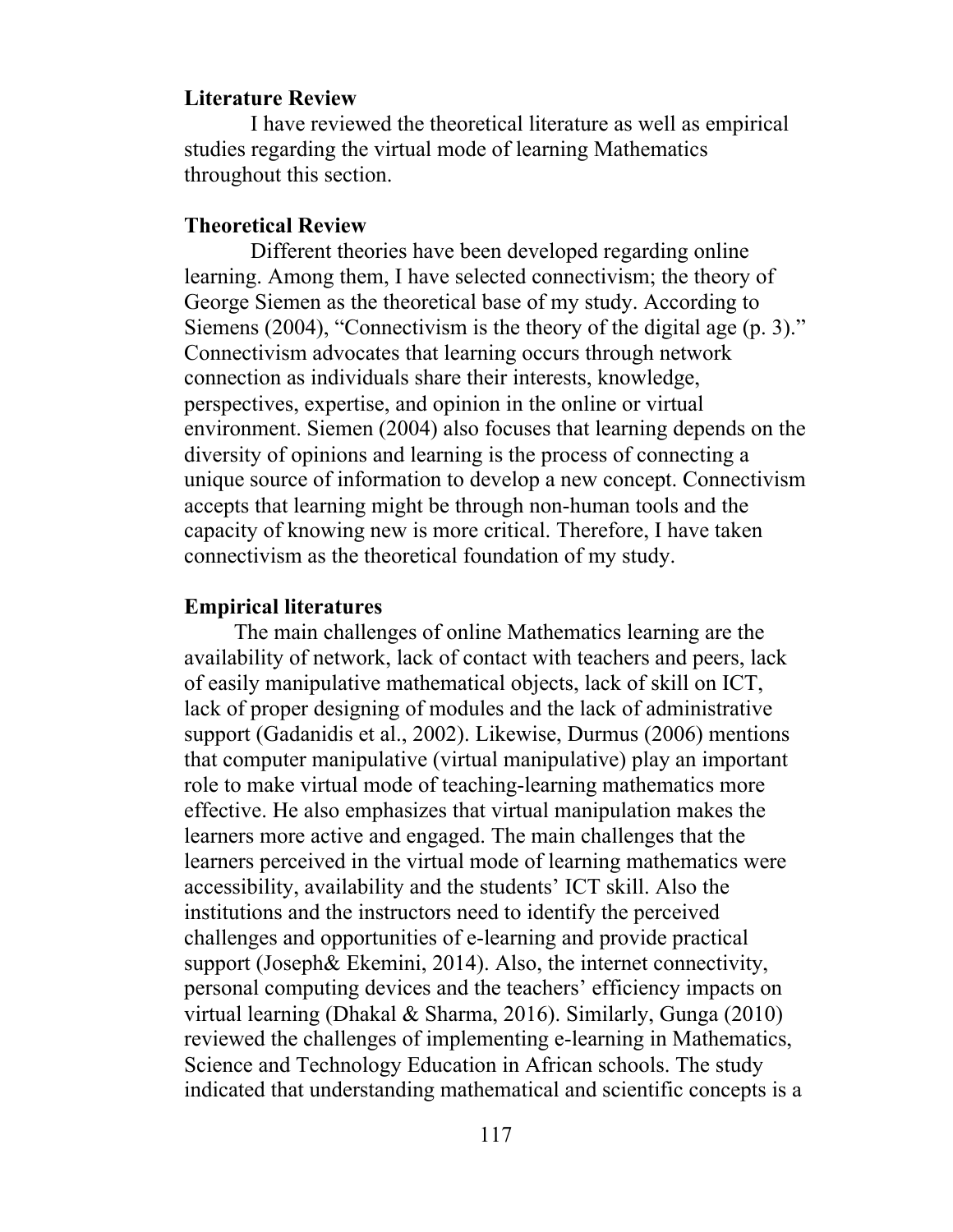challenge in ordinary/traditional pedagogy. It would require a renewed revolutionary approach to implement effective e-learning strategies for math and science in African nations.

In the context of Nepal, Heyjoo et al. (2020) examined the effectiveness of online classes in Nepal in the pandemic period of Covid-19. The authors used a close-ended questionnaire for 23 participants who were engaging in online classes at the university level. The study indicated that the learners used expensive data packs for online classes due to limited availability of technological infrastructures in academic institutions as well as in their homes. Also the researchers suggested that the respective institutions should support the low cost data pack and sufficient training for the teachers to make online classes more effective in Nepalese context. Geographical diversity, technological infrastructure, lack of awareness and attitude, economic condition, lack of readiness and the trained facilitators are the challenges of e-learning in mathematics (Dahal & Dahal, 2015). Similarly, Kunwar et al. (2020) argue that most of the higher education institutions do not have enough preparation for the support to online pedagogy, online resources, digital library, learning requirements and the competencies in present context. Due to the teacher-centered curriculum and traditional lecture method for school to university level, learners remain as passive recipients of knowledge, however, the challenges can be overcome by the combined efforts of the stakeholders (Kunwar et al., 2020). Likewise, e-learning is the most desired, effective and cheaply available tool for the learners because they can acquire more information from the internet. The learners of rural areas were still facing the problem of infrastructures and the internet. However, there is a rapid growing trend of e-learning in higher education in Nepal (Shakya, Sharma, & Thapa, 2018).

## **Methodology**

I have mentioned the philosophical perspectives, research design, population, participants, tools, procedure of data collection and data analysis and interpretation throughout this section. All the terms are described as follows:

## **Philosophical Perspective**

In this study, knowledge is based on subjective perspectives as it is generated through the students' perspectives who are taking a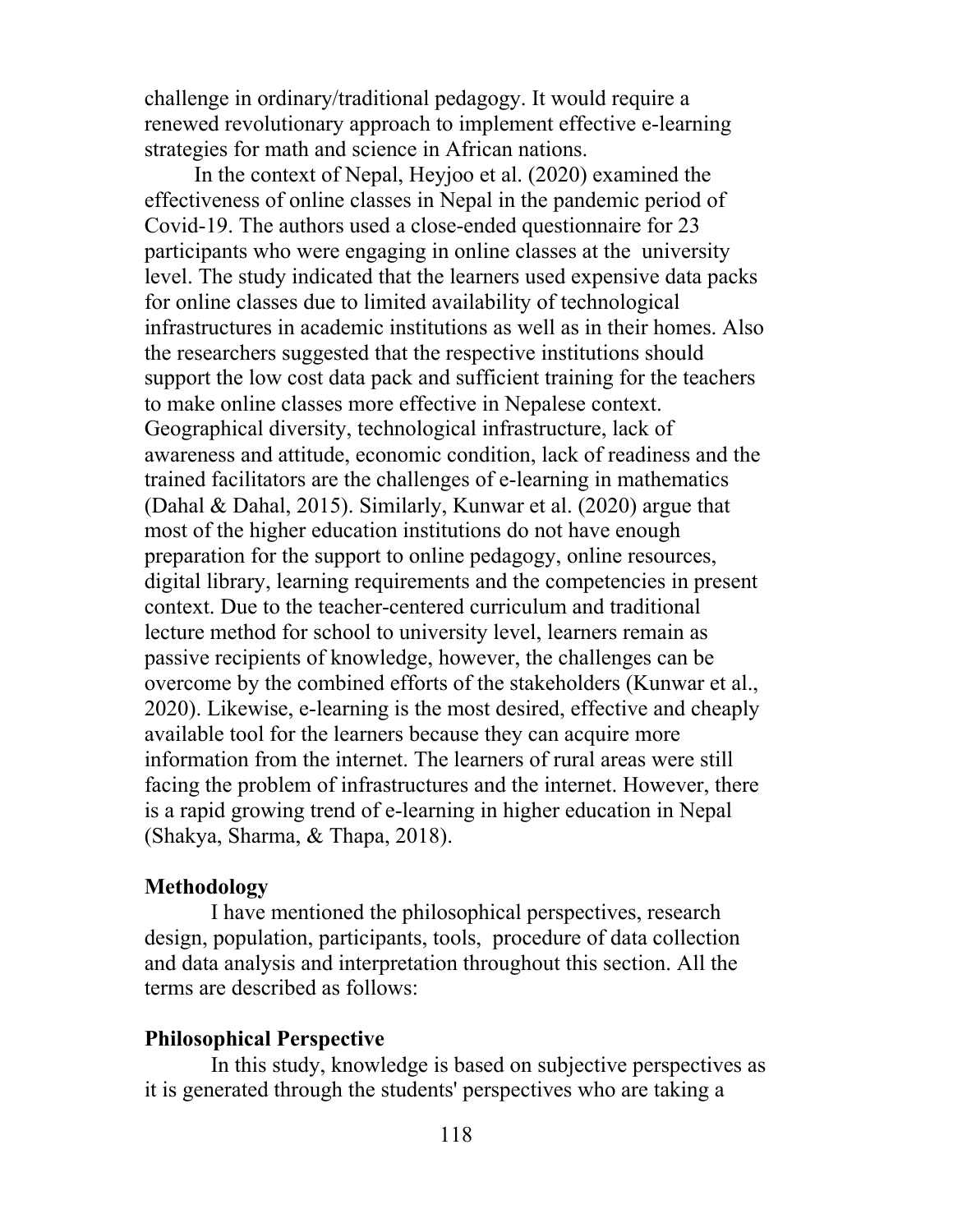graduate mathematics course through the virtual learning environment. My epistemological position in this study is accepting multiple realities obtained from the participants' different perspectives. In this study, the reality comes from the emic perspective. I have followed local realities from multiple perspectives of learners. This study accepts subjective reality as it differs according to the different perspectives of the participants. That is real for them what they felt and shared. I believed that every participant in my research has his/her own perceptions, assumptions, feelings, and experiences. Thus, the reality is based on their lived experiences and is not single. I have given equal value to their different feelings and perceptions. I have respected all the views equally because they were equally important to me to complete the study. I did not show the value of my feelings/experiences during the interview and focus group discussion because I had no objective value.

### **Research Design**

I have used case study design in my research because it includes only the virtual learning environment in Mathematics education of Mid-western University. I have conducted this study in a small sample as well as a small group of the population. The findings of this study may not be generalized in other programs and the virtual environment of other universities as well. So, it has been a case of one of the universities of Nepal.

### **Population and the Participants**

The study population were the students doing graduation in Mathematics education in mid-western university, Nepal. There were altogether thirty students in the second batch of graduate level. As a teacher of the population group, I was known to all the population units individually. I also had the contact number, permanent address and email address of each individual. I selected ten participants using a purposive sampling technique from the ten different districts of Karnali province. I had to collect the challenges of the participants on virtual learning. I thought that experiences and the challenges might be affected by geographical area and gender. So, at first, I made a list of the population with their hometown and gender. Among them, I found that some of the study units were from the same geographical area. Therefore, I selected ten participants (eight male and two female) as the representative participants of my study. I have used the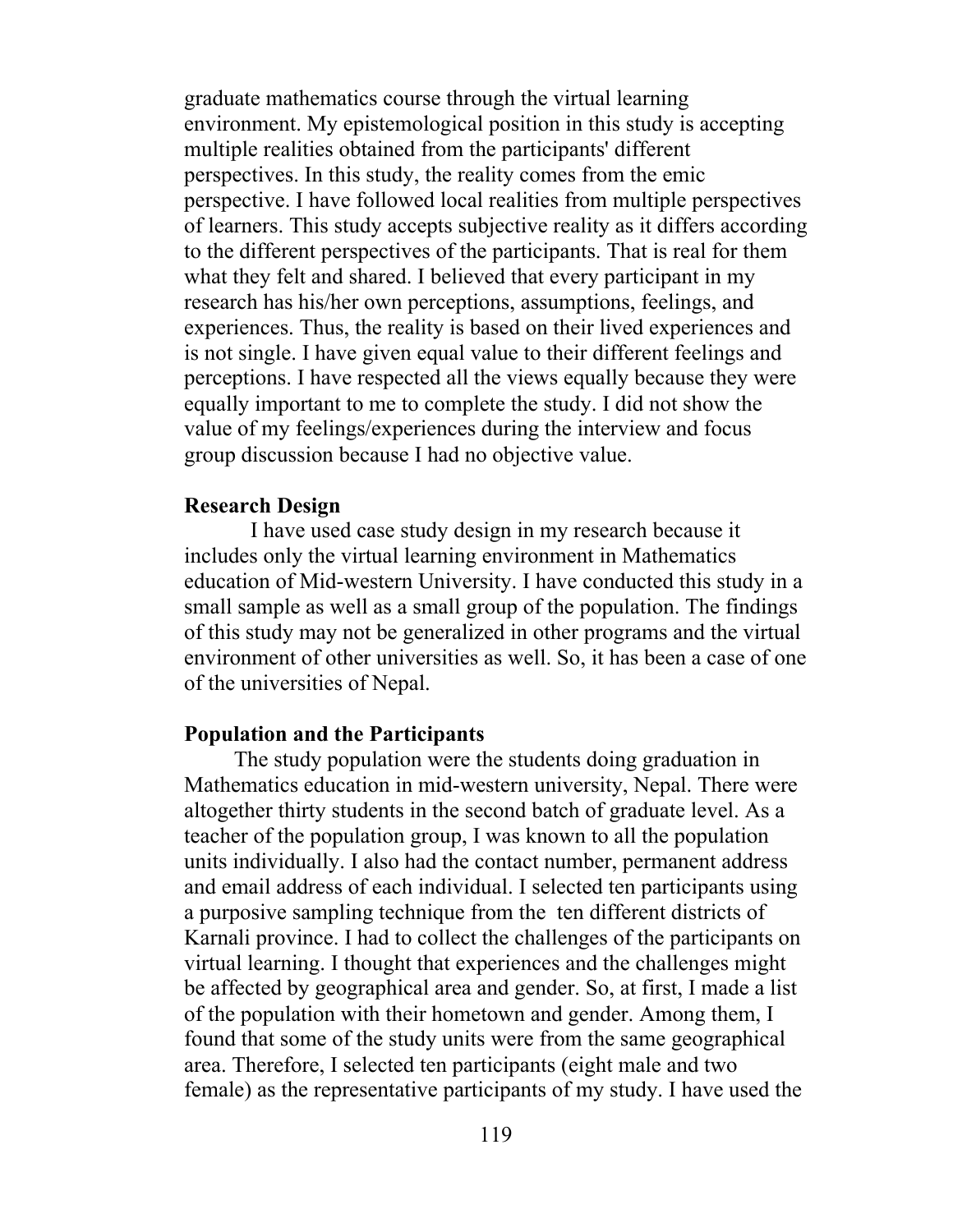different symbols A, B, C, D, E, F, G, H, I and J to represent the ten participants and requested them to manage time for an in-depth interview and focus group discussions.

### **Data Collection Tools**

As per the purpose of my study, I used an in-depth interview and focus group discussion (FGD) as the data collection tools. I had constructed an interview guideline for the in-depth interview and FGD guideline for conducting focus group discussion. An in-depth interview was conducted through phone, messenger and video call with the participants from different geographical areas. Since I was in contact with all the participants through phone, Facebook, messenger group and email, I did not feel any difficulty while conducting in-depth interviews. I could not conduct face to face FGD due to the lockdown period of data collection and also the participants were in their home town. So, FGD was conducted through online mode using zoom.

### **Methods of Data Analysis and Interpretation**

Analyzing results for a case study tends to be more opinion based than statistical methods. I used in-depth interviews and focus group discussions as the tools of my data collection. I conducted an in-depth interview through direct call and video call using mobile. Similarly, I conducted FGD through online mode using Zoom.

In the in-depth interview, I recorded the call by taking permission of the participants for analysis purposes. I had also noted the important points in my diary in the process of conversation. I listened to the call recordings many times and transcribed the audio recordings to note the required information. The interview was conducted in the Nepali language. After listening to the call recordings many times, I translated the required information in the English language without changing the meaning. After listening to the audios several times carefully, I explored the emerging themes.

In the case of focus group discussions, I recorded the zoom discussions on my personal computer with the participants' permission. After completing the discussions, I watched the video several times to note the required points. Most of the discussions were in the Nepali language but the main points were in English. So, it did not take more time to transcribe data from an interview. Data collected by two different sources were triangulated, coded and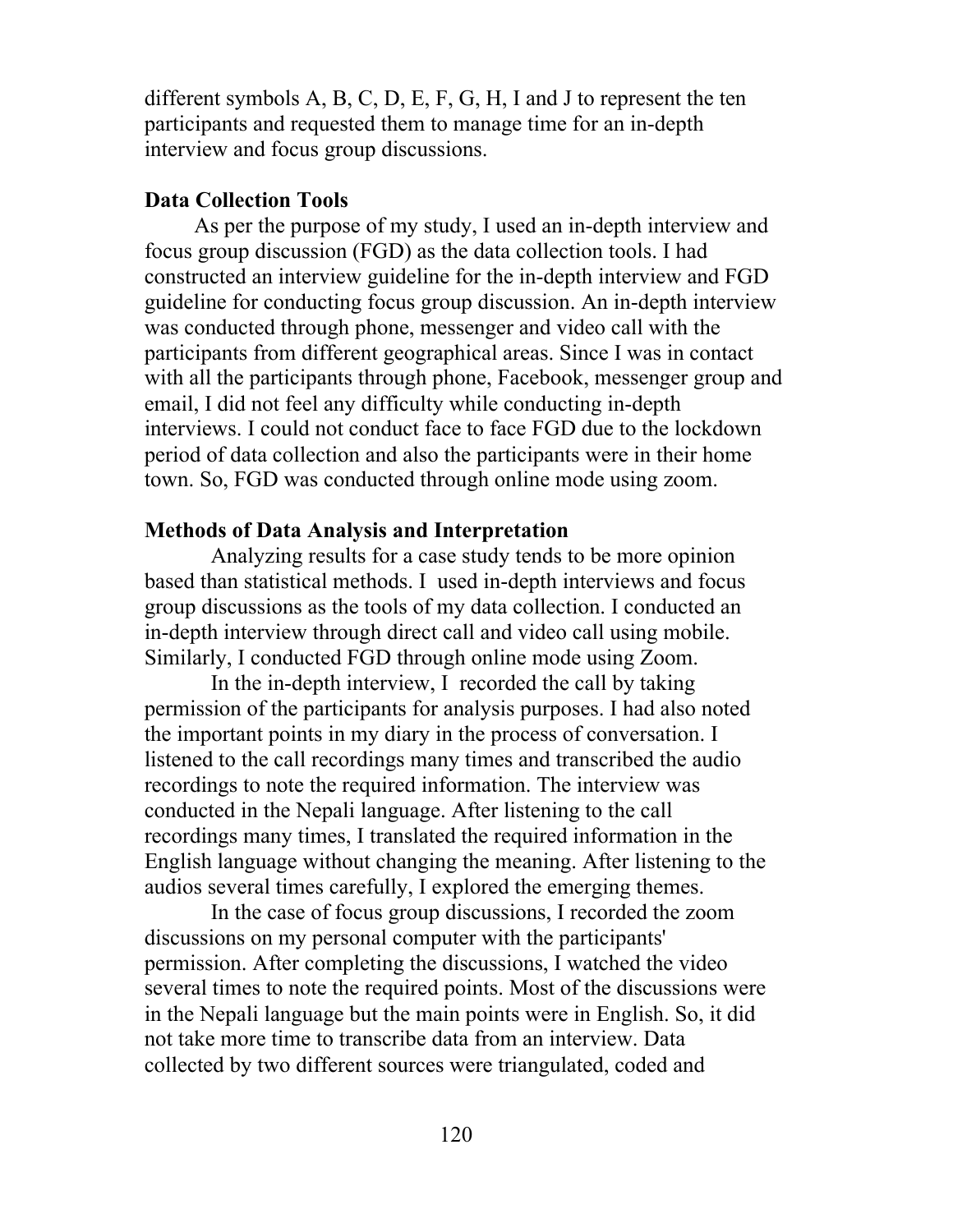categorized to develop the themes. I tried to identify the differences and similarities within the data between two different sources.

## **Data Analysis and Interpretation**

According to the view of the participants in in-depth interviews and focus group discussions, I have classified the challenges of virtual learning in mathematics as pedagogical challenges, technological challenges, psychological challenges, time management challenges, environmental challenges and the content-based challenges. I have described the different challenges of virtual learning in mathematics expressed by the participants in the following way:

### **Pedagogical Challenges**

Different study reports and the experiences show that virtual mode of learning is useful in higher education than at the school level. Participant 'A' explained that:

> We are habitual in face-to-face learning and our course facilitators also are habitual in the same learning culture. Virtual learning needs extra knowledge and skill on ICT, but we and our facilitators are in the beginning stage of ICT. So it has created conflict in our teaching-learning culture. The nature of the course in virtual mode should be practical rather than theoretical. And it has been a challenge to the learners.

He further explained that the curriculum should be flexible and should be offered instead of traditional theoretical courses and the learning environment should also be collaborative. When I raised the issue of pedagogical challenge in FGD, participant 'B' said "There is a lack of harmony in curriculum designing and implementation." The participants' experiences reflect the need for newness in curriculum designing, collaborative approach in learning, group work, harmony in curriculum designing and implementation, practical work in research, flexibility and applied curriculum to make virtual learning more effective.

### **Technological Challenges**

Technological challenge has been the main challenge of virtual learning in Nepalese context. Participant 'C' said, "Irregular electricity supply and inconsistent internet connectivity is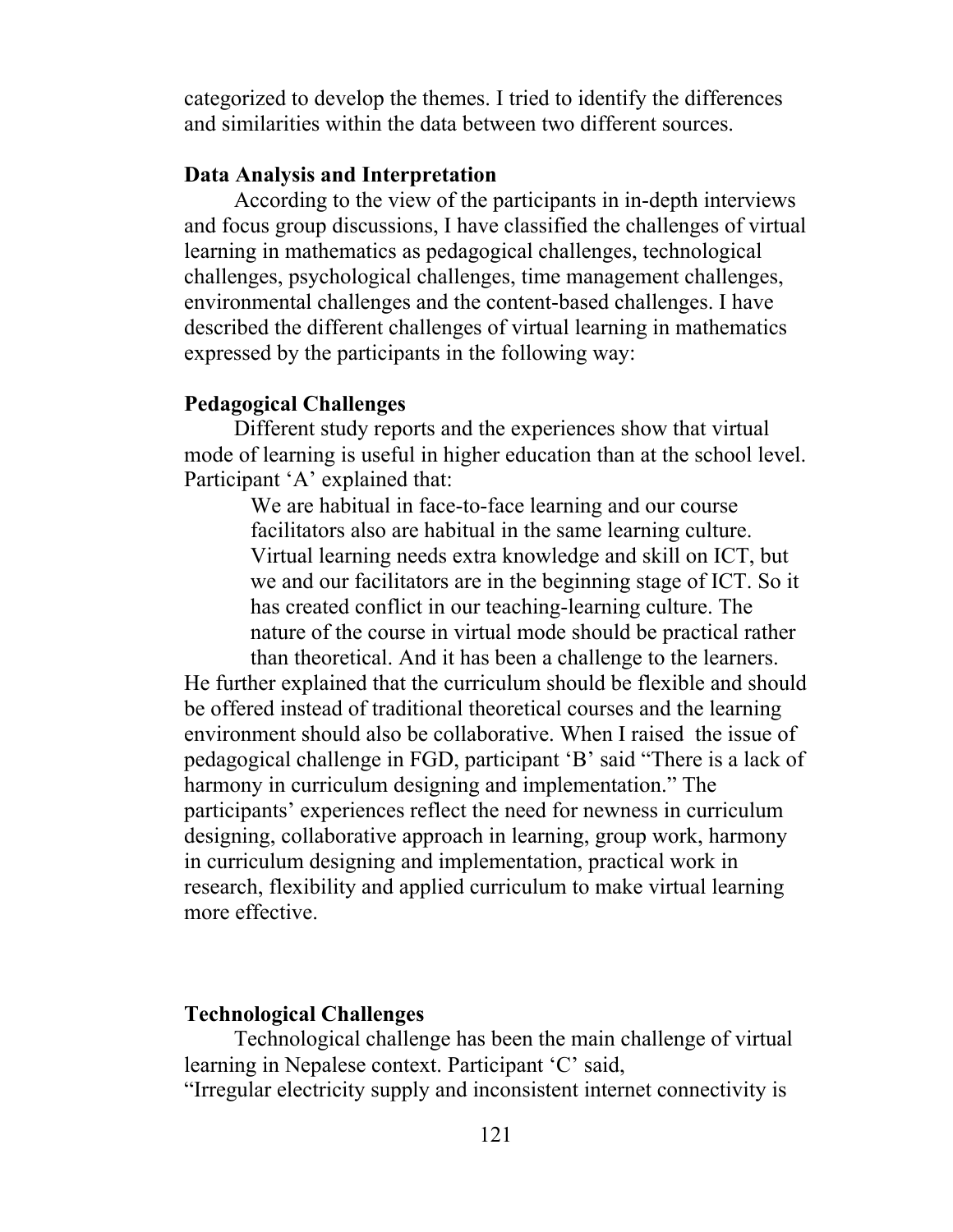the main problem of virtual learning." In supporting this challenge, another participant 'D' argued that–

> The main challenge of virtual learning is slow and irregular internet facilities in the context of Nepal. Irregular electricity is the main problem in remote areas. Alternative resources like solar, inverter, data pack are not easily available and also expensive. Slow connection causes the break in sound and slide share. The slow internet connection disturbs audio and PowerPoint presentations. Irregular electricity supply, inconsistent internet connectivity, and the web portal's slow speed were the main challenges that I faced in virtual learning.

From the participants' real experiences as mentioned above and in my own experience, the technological problem is the main problem faced by the learners in a virtual class. Due to the irregular electricity and unstable internet connection, learners have faced many problems in joining virtual programs, submitting assignments on time, and completing all the assigned activities. Lack of sufficient knowledge on ICT and irregular electricity has been the greatest challenge of virtual classes in the Nepalese context.

#### **Environmental Challenges**

In the process of the interview, participant 'E' said "Background noise disturbs the virtual class. Sometimes we cannot control it and need to leave the class." Other participants also shared their experiences on background noise and disturbance. Participant 'F' expressed the feeling about the environmental challenge as "Secret rooms and a peaceful environment are compulsory for a virtual class. In the time of family members gathered together at home, managing a peaceful home environment is a great challenge for all; especially for women." The common view of participants in FGD was that learning from home/room is not disciplined as face to face learning. It is so difficult to control the mind and concentrate on learning in an informal situation. Video sharing is not necessary for the virtual class. Generally, instructors mute all the learners in presentation and learners raise a hand if they want to say anything. Learners can leave class after joining and do other work if they think the presentation is not important.

#### **Psychological Challenges**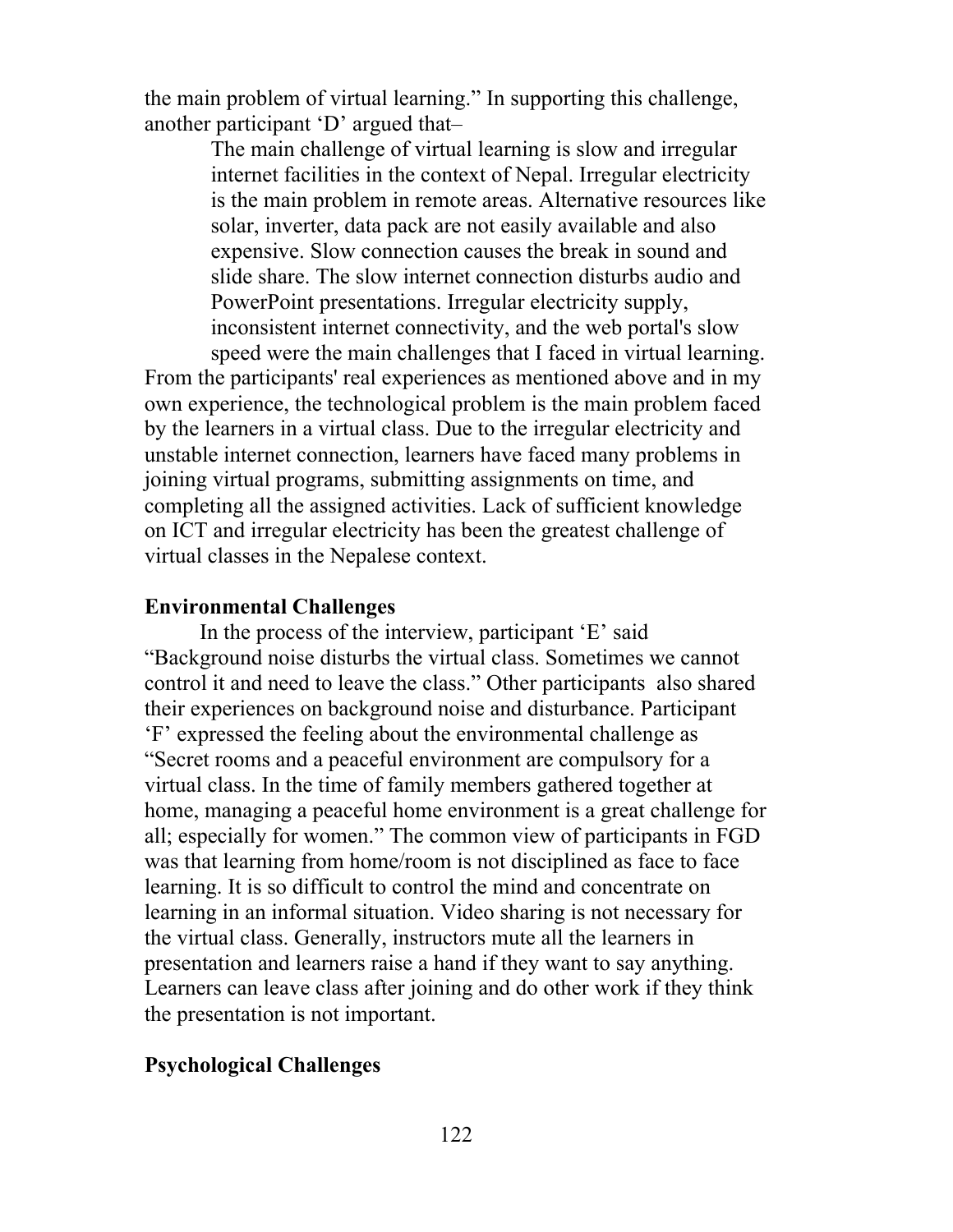According to the common view of the participants in FGD, there is a lack of students' motivation in virtual class. Student motivation can only truly happen intrinsically, creating the right online environment where students want to learn and feel successful. The instructor's main responsibility is to motivate the learners and make them confident of success. There is a lack of teacher presence, face-to-face interaction, and teaching support. The most common psychological challenge of an online instructional environment is to sustain enough learner interest or support intrinsic motivation. On the other hand, learners who are new to an online learning environment typically lack the level of awareness, time management skills, and self-directed learning needed to be successful. Participant 'G' shared his view as

> The primary role falls on the teacher to anticipate and prevent motivational challenges unique to e-learning. One way this can be done is by increasing face to face interactions through a variety of technological modes. Learners often have anxiety about learning online and need to feel connected, reassured, and safe to contribute in their new learning environments. Elearning environments often lack various communication options, creating an unwelcome online learning atmosphere that only the instructor can control. To help students in anxiety, instructors should provide various alternative ways of interacting and communicating through such applications like chat forums, or discussion boards.

In support, some other participants emphasized that virtual learning makes the learners isolated than in face to face learning. It affects social behavior and face to face interaction on social issues. Face to face interactions with friends helps the learners to learn concepts and behaviors. It also helps to develop social adjustments. Learners cannot get such opportunities in virtual learning. From learners' experiences and the researcher's own experience, virtual learning increases isolation and affects the ability to participate in social activities.

These opinions indicate the lack of student motivation and social interaction in virtual learning. The common view was that the facilitator should help the learners individually in their problems and make them confident that they can do so. Different methods of interaction should be applied to increase interpersonal communication.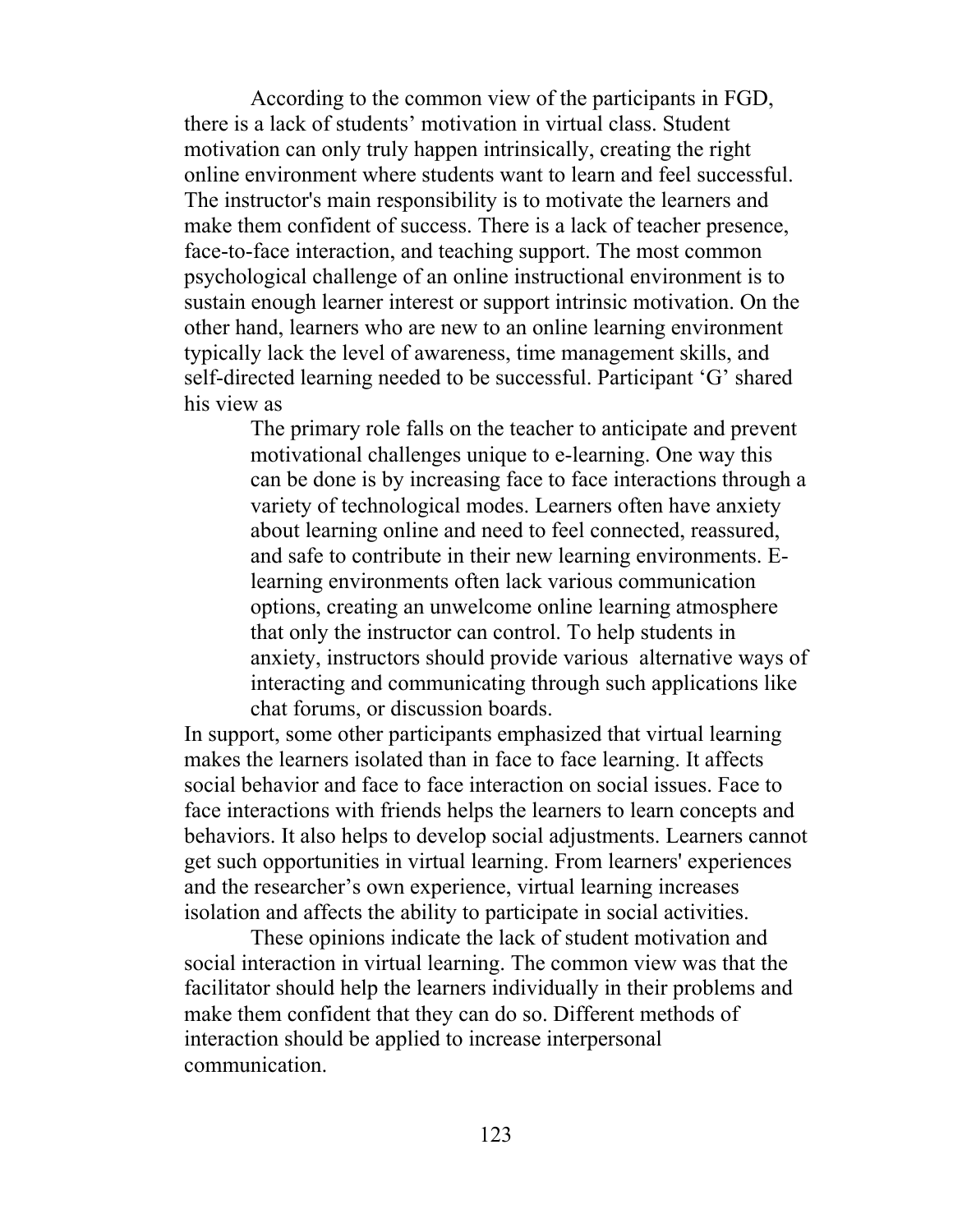## **Challenge of Time Management**

One of the participant shared his experience regarding the time management in higher education as "workload is necessary and compulsion to earn for the family but it created difficulty in time management in learning. It is not easy to continue higher education for job holders and guardians of children."

From the participants' real experiences, I concluded that time management is one of the great challenges of jobholders in virtual learning. In my own experience and the participants' viewpoints, most of the mathematics teachers who have completed undergraduate level take classes from morning to evening in different schools and tuition centers also. Due to the large number of classes of different levels they become tired in the evening.

### **Content-based Challenges**

Virtual class on mathematics is different from other theoretical subjects. The numerical solution, drawing chart, table, pictures and long steps of solutions with complex symbols are not easy to type. When I asked about the challenges of mathematical content in the virtual process, participant 'J' stated

> I felt more difficulty in the solution of Numerical problems. Instructors also can not present all the steps of long numerical problems in the slide. Learners could not show the teachers to address the mistake and correct it immediately. It is not an easy job to type all numerical steps in a short time and show the teachers. Sometimes the learners solve a on [notebook] and send an image to the teachers. The images of the solution may or may not be clear and the teachers find it difficult to check out images and identify mistakes. A long numerical problem may have more images and if the series of images could not be managed, the solution becomes zigzag. This process is difficult in the virtual class of Mathematics.

In the process of FGD, all the participants shared their different experiences on the solution of the numerical problem through virtual mode. Participant B stated

> Some of the problems of mathematics are pictorial, graphical and need the table. Creating graphs, pictures, and tables takes more time. It is difficult to show in powerpoint because power point breaks the long tables, pictures and figures that create difficulty in understanding.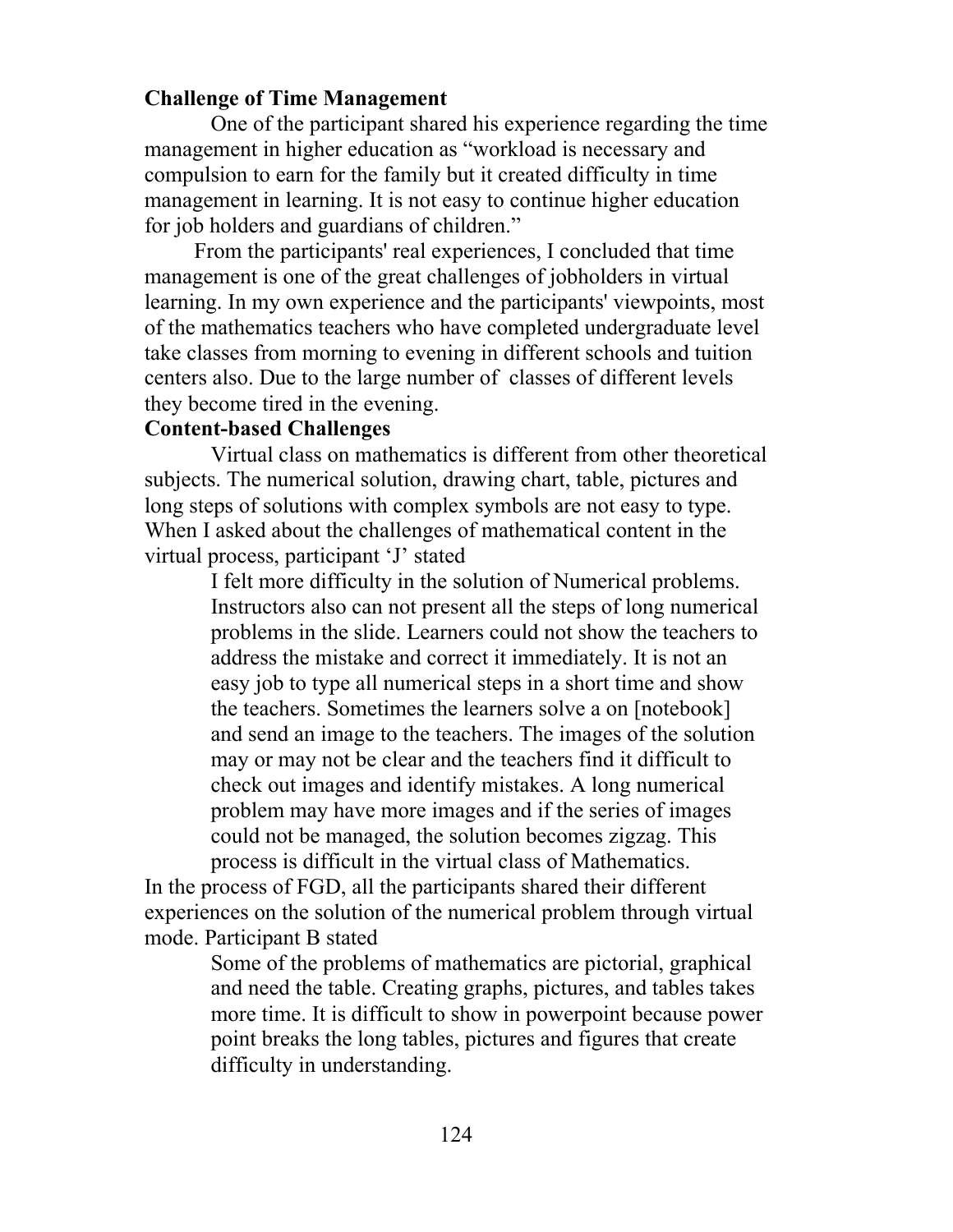He further explained that long steps of numerical problems with complex operators and symbols are difficult to type and make slides. So the learners should do in [notebook] and it is difficult to show teachers immediately. Other participants also supported him and said that instructors expect an e-copy of the solution rather than images of handwriting because the handwriting image may not be clear and may not be in chronology. It is the problem of virtual classes in mathematics.

#### **Findings and the Discussion**

This study examined the challenges faced by the learners in virtual mode of mathematics learning. The challenges expressed by the learners are classified into six major themes as pedagogical challenges, technological challenges, psychological challenges, the challenge of time management, environmental challenges and the content - based challenges. In the discussion of the pedagogical challenge, most participants said that the curriculum of virtual learning should be different from the traditional curriculum. The practice-based and applied curriculum should be designed to implement virtual learning. They shared their feelings about the need for newness in curriculum designing, collaborative approach in learning, group work, harmony in curriculum designing and implementation, practical work in research, flexibility and applied curriculum. Bringula et al. (2021) also identified the challenges faced by the learners in mathematics online learning as intermittent internet connection, power interruption, learners personal challenges, domestic challenges, pedagogical challenges, assessment challenges, consultation and anxiety. They said "technological challenges are the most pressing concern in online learning" (p.13). Likewise, Irfan et al. (2020) pointed out that lack of proper knowledge and skill in online platforms, availability and accessibility of mathematical software and the limitations of writing mathematical symbols are the main challenges of mathematics learning through online mode.

The content-based challenge was another challenge of mathematics learners. All the participants interviewed and participated in FGD told that virtual classes on pure mathematical contents and long numerical problems are more challenging than theoretical classes. According to them, slide shows in numerical problems are not effective as direct solutions. Most of the learners want to solve the numerical problems with teachers together but it is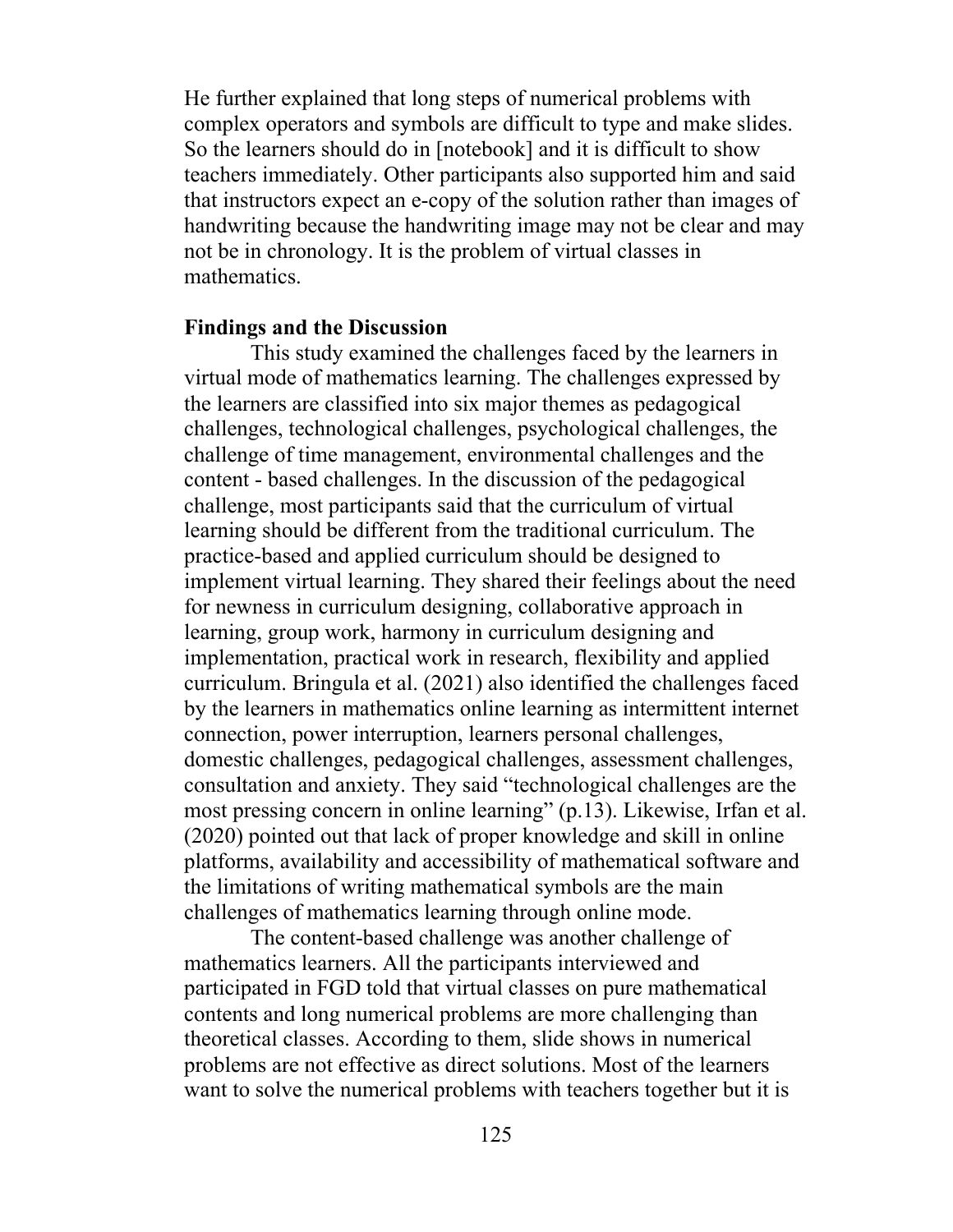not possible in virtual class. They said that submission of assignment on numerical content is more difficult than theoretical because it takes more time to type. Image of handwriting may or may not be clear. So the learners had shared different problems on mathematical contents through virtual mode. In an investigation of learners' experiences of online mathematics learning in Zambia, Mukuka et al. (2021) reported that more than 56% of the respondents do not have sufficient access to ICT and internet service. They also focus that most of the learners take mathematics as a subject that is best learned with face to face interaction between teachers and the students. The attitude of learners towards mathematics impacts learning mathematics through online mode. Similarly, Kunwar et al. (2020) argue that most of the higher education institutions in Nepal do not have enough preparation for the support to online pedagogy, online resources, digital library, learning requirements and the competencies in present context. However the challenges can be overcome by combined efforts of the stakeholders.

#### **Conclusion**

The main purpose of the study was to find the learners' difficulties or challenges of the virtual learning environment in Mathematics. A qualitative case study based on interpretive research design was conducted. In-depth interviews and focus group discussions were used as the tools of data collection. The experiences of the participants were discussed and interpreted on the basis of thematic analysis. The study revealed the learners' experiences as a shift to the new learning models which can be accessible and affordable from the remote. The virtual learning environment has been observed as the paradigm shift to uncover contemporary thoughts with the response to technological immersion and the maintenance of soft skills in teaching-learning context in Nepal. The study revealed the challenges in the implementation phase of the virtual learning environment in mathematics in higher education. The challenges associated with virtual learning were; psychological, pedagogical, technological, physical, lack of sufficient knowledge on ICT and other socio-cultural factors. Similarly, challenges were also associated with the learners and the situation they had in terms of installing cyberspace for virtual learning. On the other hand, time management for assignments and recommended presentations and project works were also challenging for the job holders and those who remain busy in household works. As per the nature of the subject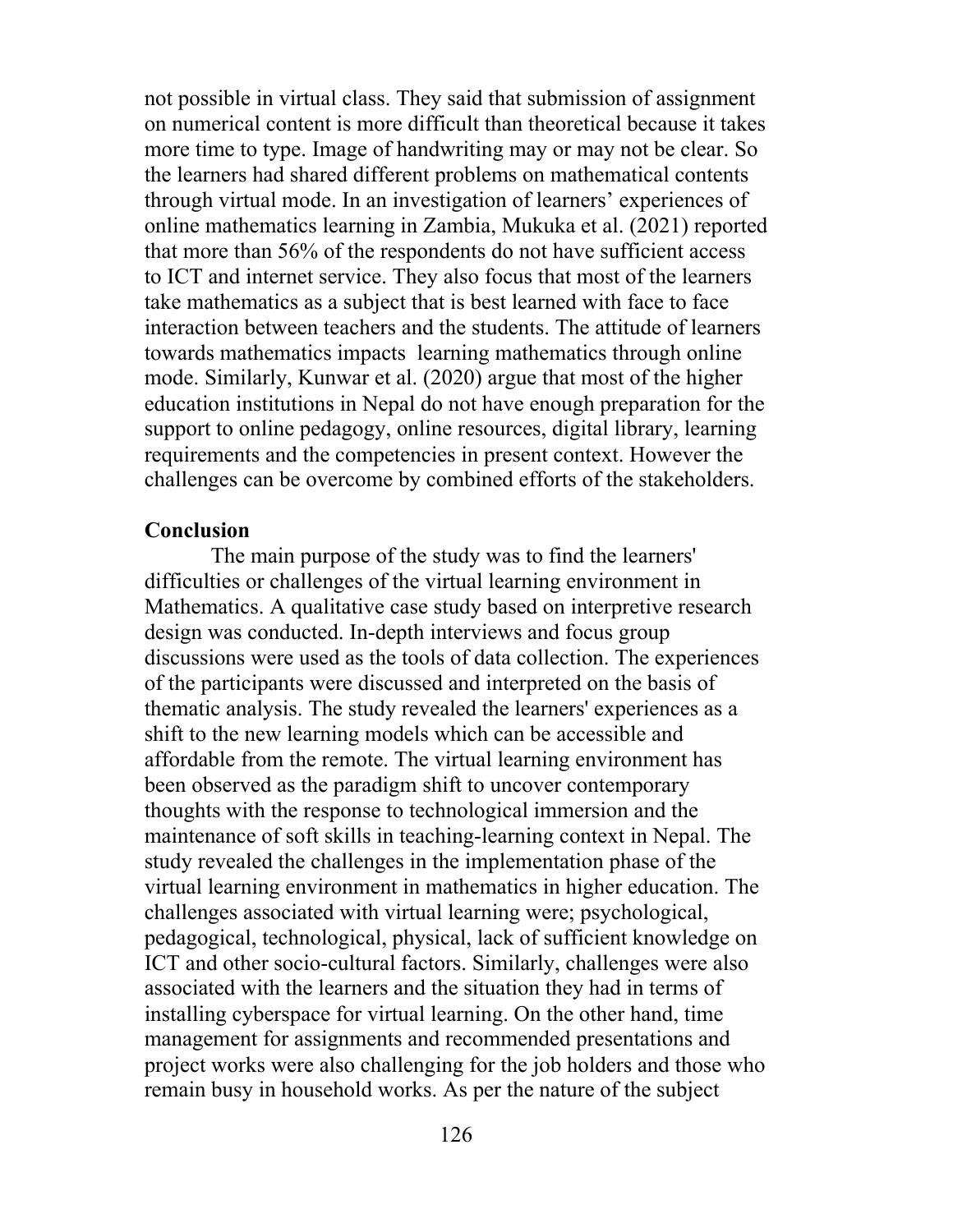matter of the Mathematics symbols, operators and the procedures were considered as the challenges. In my perspective, this study would be equally beneficial to the policy makers, curriculum designers, university authorities, teachers, and students and all of the stakeholders for the need to be conscious and responsible for minimizing the challenges of virtual learning in Mathematics for its effective implementation.

## **References**

- Bringula, R., Reguyal, J., Tan, D., & Ulfa, S. (2021). Mathematics selfconcept and challenges of learners in an online learning environment during COVID-19 pandemic. *Smart Learning Environments*, 8(1). 10.1186/s40561-021-00168-5
- Dahal, M. P. (2014). Distance education and open schools in the context of Nepal. *Distance Education*, *15*(15), 56-62.
- Dahal, B., & Dahal, N. (2015). Opportunities and challenges to use ICT in Nepalese mathematics classroom. *Proceedings of second national conference on mathematics education* (pp. 50-52). Pokhara, Nepal.

https//www.researchgate.net/publication/333378894\_

- Dhakal, B.P., & Sharma, L.N. (2016). *Virtual learning environment (VLE) in mathematics education*. http//www.sciencepublishinggroup.com/j/edu
- Dillenbourg, P. (2000). *Virtual learning environments, a work-shop on virtual learning.* http//tecfa.unigepapers-2
- Durmus, S. (2006). Virtual Manipulatives in mathematics education: A theoretical framework. *The Turkish Online Journal of Educational Technology*, *5*(1).
- Gadanidis, G., Graham, L., McDougall, D., & Roulet, G. (2002, February). On-line mathematics visions and opportunities, issues and challenges, and recommendations. *Online Report*, *16*.
- Gunga, S. (2010). *Challenges of implementation of e-learning in mathematics, science and technology education (MSTE) in African schools: A critical.* https//doi.org%2F10.20355%2FC5JS3B? sg% 5B0%5D
- Heyjoo, B.P, Bhattarai,S. & Subedi, R.(2020, June 15). *Effectiveness of online classes in Nepal. What three teachers felt after an*  experiment? Online khaber. https://english.onlinekhabar.com/effectiveness-of-onlineclasses-in-nepal-what-three-teachers-felt-after-an-